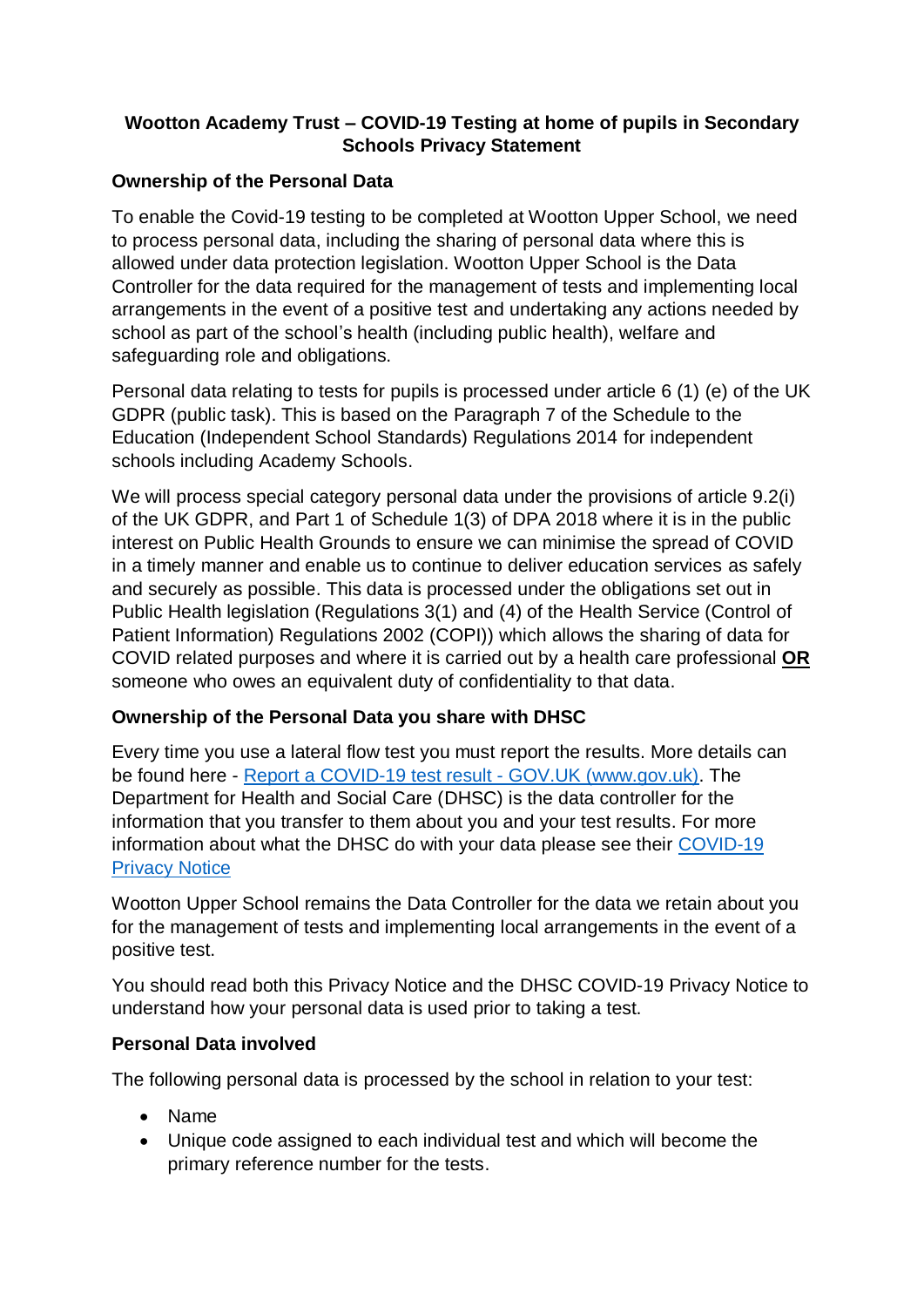• Test result

For more information about what the DHSC do with your data please see their [COVID-19 Privacy Notice](https://www.gov.uk/government/publications/coronavirus-covid-19-testing-privacy-information)

### **How we store your personal information**

The school will maintain a test kit log which will record against your name details of the testing kit which has been provided to you. The school may also record Personal Data about you in its internal COVID-19 test register (the school's COVID-19 test register will not be shared with DHSC). This information will only be stored securely on locally managed systems with appropriate access controls in schools and will only be accessible to personnel involved in the management of tests and implementing local arrangements in the event of a positive test.

The school will retain its test kit log and COVID-19 test register for a period of twelve (12) months from the date of the last entries made by the school into them.

For more information about what the DHSC do with your data please see their [COVID-19 Privacy Notice](https://www.gov.uk/government/publications/coronavirus-covid-19-testing-privacy-information)

### **Processing of Personal Data Relating to Positive test results**

We will use this information to enact our own COVID isolation and control processes without telling anyone who it is that has received the positive test.

For more information about what the DHSC do with your data please see their [COVID-19 Privacy Notice](https://www.gov.uk/government/publications/coronavirus-covid-19-testing-privacy-information)

This information will be kept by the school for a period of twelve (12) months and by the NHS for eight (8) years.

#### **Processing of Personal Data Relating to Negative and Void test results**

We will record a negative and void result for the purpose of stock controls of tests and general performance of the testing process.

#### **Data Sharing Partners**

The personal data associated with test results will be shared with

- DHSC, NHS, PHE to ensure that they can undertake the necessary Test and Trace activities and to conduct research and compile statistical information about Coronavirus.
- Your GP the NHS may share the information you provide with your GP to maintain your medical records and to offer support and guidance as necessary. Any data you provide to the school will not be shared with your GP.
- Local Government to undertake local public health duties and to record and analyse local spreads.